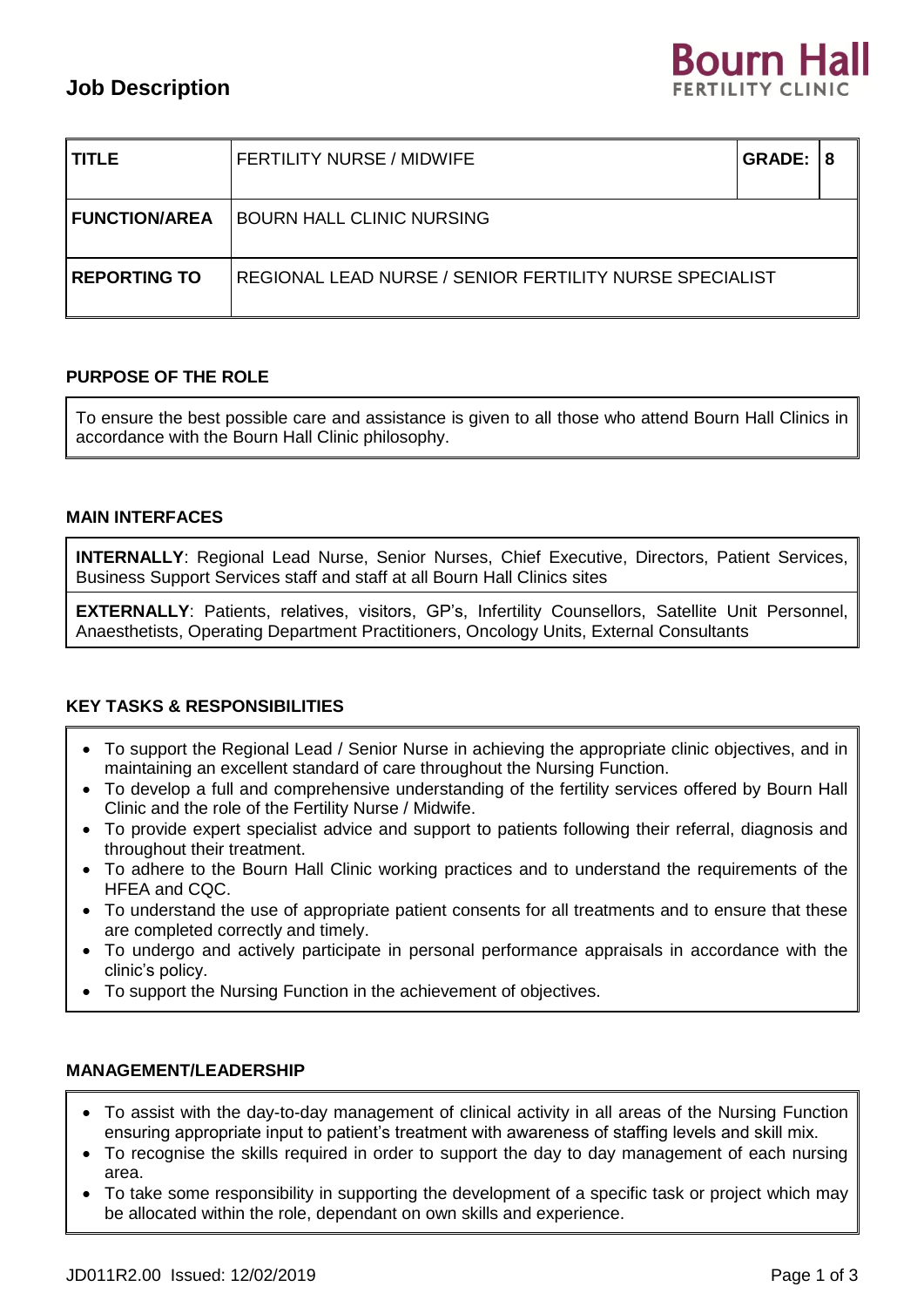# **ACCOUNTABILITY AREA**

- To ensure the highest standard of care is given to all patients in their care, maintaining patient confidentiality at all times.
- To perform clinical tasks under supervision, within own areas of expertise and experience.
- To ensure all care is given in accordance with agreed Bourn Hall Clinic Standard Operating Procedures.
- To maintain accurate and legible patient treatment records.
- To understand all elements of consent taking and recognise individual responsibility in ensuring all appropriate patient consents are completed correctly and timely.
- To be responsible for maintaining full registration with NMC.
- To become conversant with and adhere to the Human Fertilisation and Embryology Authority Code of Practice.
- To maintain own personal and professional development in accordance with PREP requirements, attending mandatory study/training sessions as required.
- To undergo and actively participate in personal performance appraisals and competency reviews in accordance with the Bourn Hall Clinic Performance Appraisal SOP.

# **AUTONOMY & AUTHORITY**

To develop appropriate autonomy for decision making within the parameters of approved procedures, with guidance from senior staff.

# **FUNCTIONAL KNOWLEDGE/BUSINESS EXPERTISE**

- To develop a good understanding of issues facing patients undergoing fertility treatment and the role of the practitioner during these treatments.
- To learn to provide expert specialist advice and support to patients following diagnosis and throughout their treatment.
- To use and understand the application of the Bourn Hall Clinic database system.
- To read and apply all appropriate Bourn Hall Clinic Nursing SOPs.
- To consider undertaking additional specific competencies in order to progress to a higher grade.
- To keep up to date with current literature and research in the specialty.
- To develop an understanding of the different treatments available at Bourn Hall Clinics.
- To develop an understanding of all appropriate consent forms (HFEA and BHC) used within BHC.
- To develop an understanding of the charging arrangements for all treatments offered by Bourn Hall Clinics, and the necessary paperwork that requires completion, to ensure the Accounts Department may prepare the relevant invoices for the patients.
- To gain knowledge of and develop a basic understanding of all Bourn Hall Clinic activities and an awareness of the business environment.
- To gain knowledge of and develop an understanding of the Clinic's annual financial and business objectives.

## **PROBLEM SOLVING**

- To be attentive in all areas worked and to report any problems to a more senior member of the management team.
- To be aware of opportunities within the role that enables a solution oriented approach to problem solving.